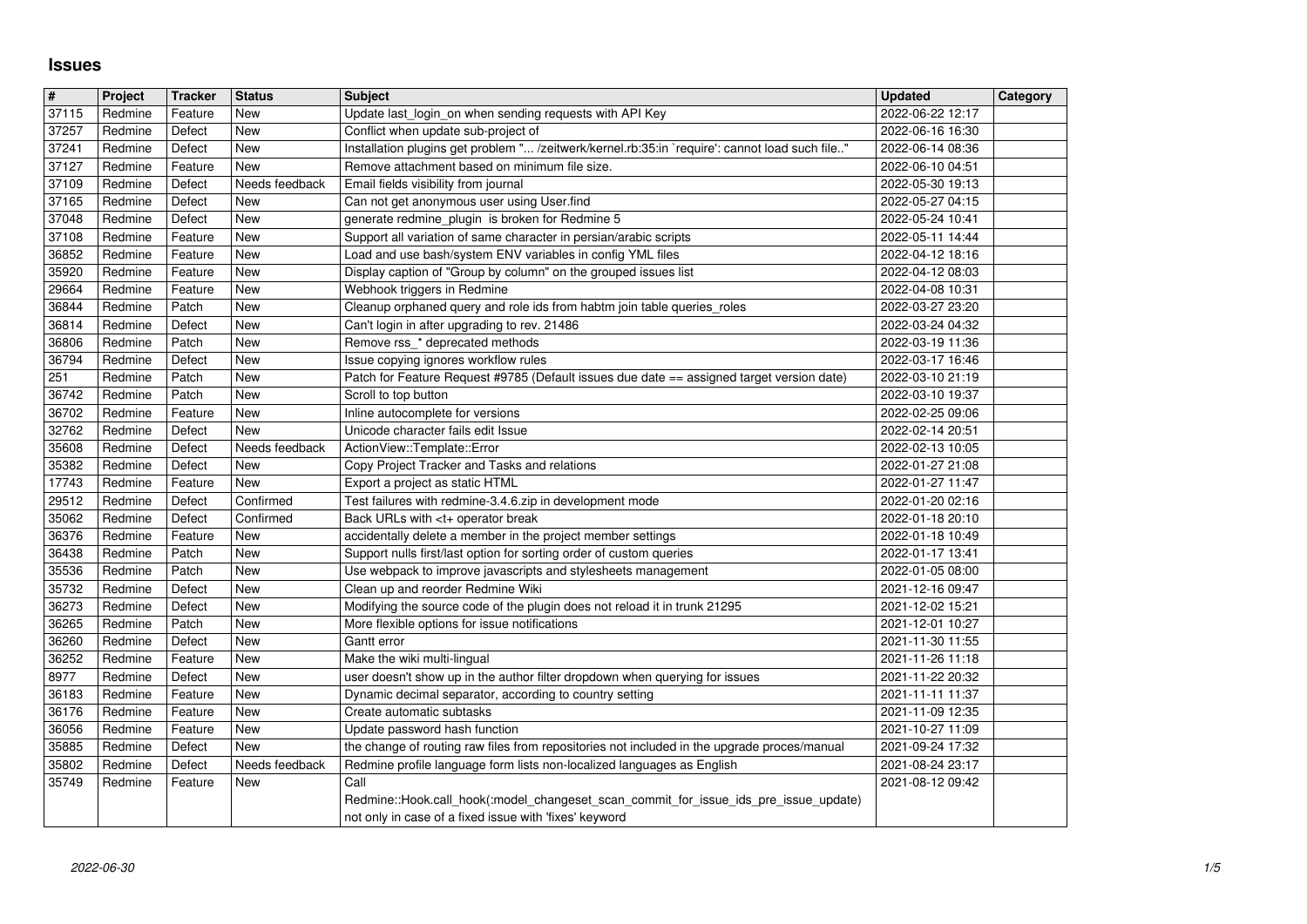| $\overline{\mathbf{H}}$ | Project            | <b>Tracker</b>     | <b>Status</b>                | <b>Subject</b>                                                                                                                                                             | <b>Updated</b>                       | Category |
|-------------------------|--------------------|--------------------|------------------------------|----------------------------------------------------------------------------------------------------------------------------------------------------------------------------|--------------------------------------|----------|
| 35648                   | Redmine            | Patch              | <b>New</b>                   | Changelog generator should allow merging two or more versions                                                                                                              | 2021-08-01 10:15                     |          |
| 35217<br>35102          | Redmine<br>Redmine | Patch<br>Defect    | <b>New</b><br><b>New</b>     | Replace use of Digest:: MD5 / Digest:: SHA1 with ActiveSupport:: Digest<br>Issue Tracking Details are showning issue statuses even if they are not used within the project | 2021-05-07 15:14<br>2021-04-15 11:02 |          |
| 33211                   | Redmine            | Patch              | New                          | Include block columns (ex: Description, Last notes) in CSV export when option "All columns" is                                                                             | 2021-03-28 19:53                     |          |
|                         |                    |                    |                              | selected                                                                                                                                                                   |                                      |          |
| 34593                   | Redmine            | Defect             | Needs feedback               | privacy problem on users info                                                                                                                                              | 2021-01-24 22:45                     |          |
| 20042<br>10121          | Redmine<br>Redmine | Defect<br>Feature  | Needs feedback<br>New        | A test fail when running it with PostgreSQL<br>Watchers - Add Group / Role                                                                                                 | 2021-01-18 09:00<br>2021-01-07 13:15 |          |
| 12222                   | Redmine            | Feature            | New                          | SLA Integration (Service Level Agreement)                                                                                                                                  | 2021-01-03 14:09                     |          |
| 3513                    | Redmine            | Feature            | New                          | <b>Baseline Project</b>                                                                                                                                                    | 2020-11-26 16:29                     |          |
| 34176                   | Redmine            | Defect             | <b>New</b>                   | Empty page reponses on Redmine 3.4.5.stable                                                                                                                                | 2020-10-27 18:10                     |          |
| 32420<br>31006          | Redmine<br>Redmine | Defect<br>Feature  | Needs feedback<br><b>New</b> | Issue redirect after login not working<br>Add feature Webhook                                                                                                              | 2020-10-27 16:12<br>2020-09-18 12:00 |          |
| 2686                    | Redmine            | Feature            | <b>New</b>                   | Role adminsitration with many projects / users -> grid overview, one submit                                                                                                | 2020-09-08 12:04                     |          |
| 27902                   | Redmine            | Defect             | <b>New</b>                   | Overview page is very slow for private projects with large number of members                                                                                               | 2020-08-21 09:50                     |          |
| 33287                   | Redmine            | Defect             | Needs feedback               | Issue File Column Attachment Link Error                                                                                                                                    | 2020-08-16 22:41                     |          |
| 33718<br>33674          | Redmine<br>Redmine | Feature<br>Feature | New<br><b>New</b>            | Import abilities, provided by obsoleted plugins<br>Cannot remove user from project when user is assigned to a group                                                        | 2020-07-10 11:19<br>2020-06-26 19:13 |          |
| 33486                   | Redmine            | Feature            | <b>New</b>                   | When copying the task, I want to reflect the version change of the main task in the version of the 2020-06-02 15:09                                                        |                                      |          |
|                         |                    |                    |                              | subtask                                                                                                                                                                    |                                      |          |
| 30069                   | Redmine            | Feature            | New                          | Integrate Redmine with GitLab (or other free CI system for open source) to run tests                                                                                       | 2020-04-18 13:22                     |          |
| 33286<br>32852          | Redmine<br>Redmine | Feature<br>Defect  | New<br>Needs feedback        | Multiple issue ids in "Subject" filter<br>Upgrading from Redmine v4.0.5 to v4.1.0 gives 2 errors                                                                           | 2020-04-10 09:56<br>2020-02-05 06:39 |          |
| 32844                   | Redmine            | Feature            | New                          | The ability to change the 404 not found screen on each site                                                                                                                | 2020-01-20 12:29                     |          |
| 32612                   | Redmine            | Defect             | New                          | Distinct can be removed due to unique constraint in database                                                                                                               | 2019-12-11 18:31                     |          |
| 32610<br>32558          | Redmine<br>Redmine | Defect<br>Defect   | <b>New</b><br><b>New</b>     | A inner join can be removed<br>Distinct can be removed                                                                                                                     | 2019-12-11 18:24<br>2019-12-06 04:07 |          |
| 32484                   | Redmine            | Feature            | New                          | When a group is selected in the user custom field field, Enable the same handling as the user on                                                                           | 2019-11-18 18:35                     |          |
|                         |                    |                    |                              | the issue list screen.                                                                                                                                                     |                                      |          |
| 32442                   | Redmine            | Defect             | <b>New</b>                   | Upgrade vom 2.x to 4.0.5 fails when invoking "rake db:migrate RAILS_ENV=production"                                                                                        | 2019-11-10 16:12                     |          |
| 32312<br>26521          | Redmine<br>Redmine | Feature<br>Feature | <b>New</b><br>Needs feedback | Disable auto selecting in top right Project filter<br>Identify over-allocated resource                                                                                     | 2019-10-21 09:53<br>2019-09-03 09:02 |          |
| 31908                   | Redmine            | Feature            | New                          | Do not load all projects in project jump box                                                                                                                               | 2019-08-15 22:07                     |          |
| 31886                   | Redmine            | Defect             | <b>New</b>                   | There is no limitation for the content of news                                                                                                                             | 2019-08-13 07:41                     |          |
| 31831                   | Redmine            | Defect             | New                          | Back url parse in validation                                                                                                                                               | 2019-08-01 10:49                     |          |
| 31755<br>31725          | Redmine<br>Redmine | Defect<br>Feature  | New<br><b>New</b>            | Couldn't download Redmine by curl in Debian buster<br>Start Redmine version numbering in reverse order (newer towards older) when submitting bugs                          | 2019-07-22 09:40<br>2019-07-15 09:40 |          |
|                         |                    |                    |                              | on this instance                                                                                                                                                           |                                      |          |
|                         | 31710 Redmine      | Defect             | New                          | Assigned on search issues not ordered by name                                                                                                                              | 2019-07-11 20:43                     |          |
| 31449                   | Redmine            | Feature            | New                          | Generate issue graphics                                                                                                                                                    | 2019-05-31 00:11                     |          |
| 31381<br>25747          | Redmine<br>Redmine | Feature<br>Feature | New<br>New                   | Find change status of issues at custom query<br>Spent time - CUSTOM fields - edit permission - WEB UI vs. API access                                                       | 2019-05-19 16:53<br>2019-05-14 22:05 |          |
| 31341                   | Redmine            | Defect             | New                          | install redmine on windows                                                                                                                                                 | 2019-05-10 13:17                     |          |
|                         |                    |                    |                              |                                                                                                                                                                            |                                      |          |
|                         |                    |                    |                              |                                                                                                                                                                            |                                      |          |
|                         |                    |                    |                              |                                                                                                                                                                            |                                      |          |
|                         |                    |                    |                              |                                                                                                                                                                            |                                      |          |
|                         |                    |                    |                              |                                                                                                                                                                            |                                      |          |
|                         |                    |                    |                              |                                                                                                                                                                            |                                      |          |
|                         |                    |                    |                              |                                                                                                                                                                            |                                      |          |
|                         |                    |                    |                              |                                                                                                                                                                            |                                      |          |
|                         |                    |                    |                              |                                                                                                                                                                            |                                      |          |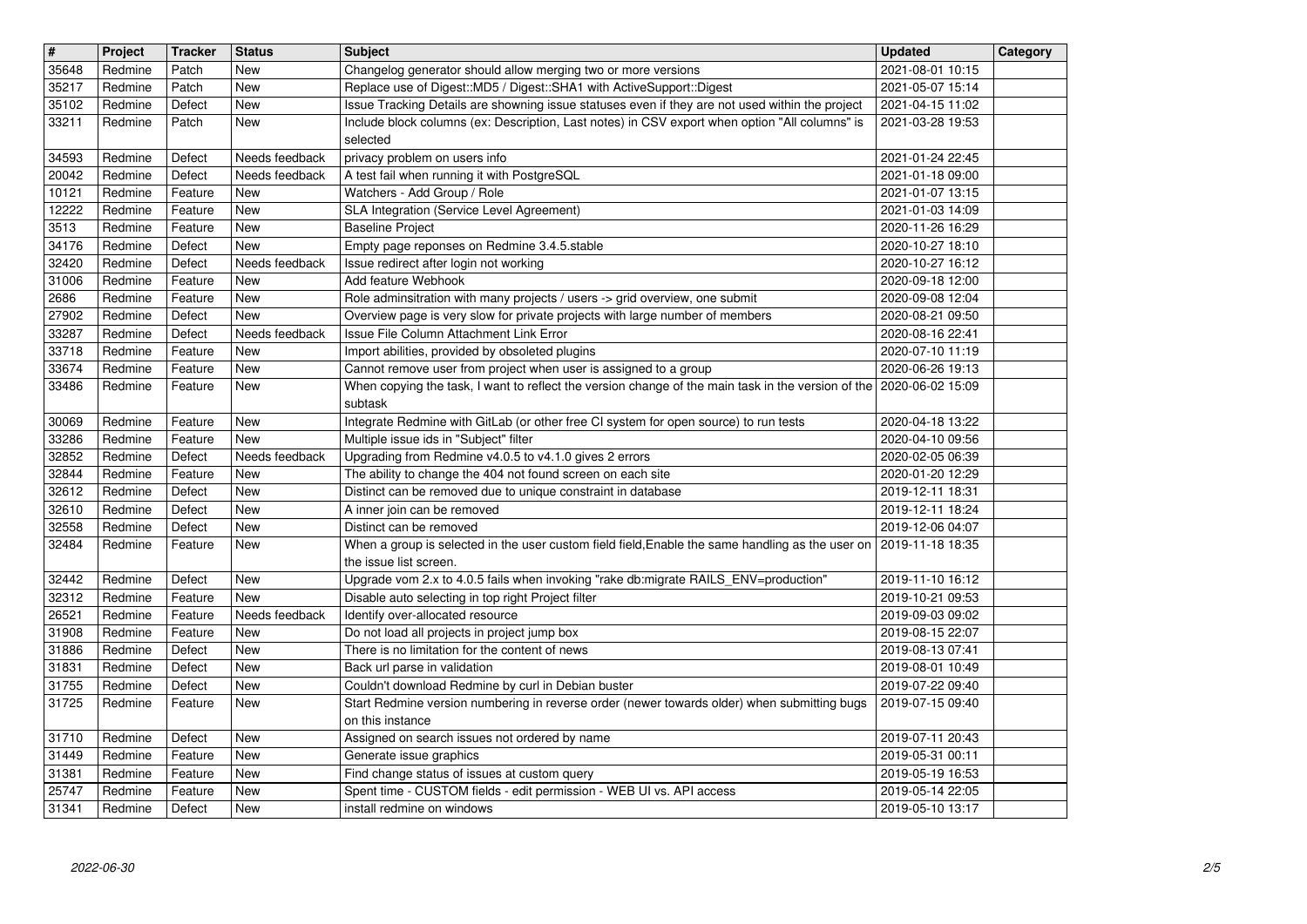| $\overline{\mathbf{H}}$ | Project            | <b>Tracker</b>     | <b>Status</b>         | <b>Subject</b>                                                                                                                           | <b>Updated</b>                       | Category |
|-------------------------|--------------------|--------------------|-----------------------|------------------------------------------------------------------------------------------------------------------------------------------|--------------------------------------|----------|
| 31291<br>31111          | Redmine<br>Redmine | Feature<br>Defect  | New<br>New            | how i can calcute custom field under subproject<br>About custom fields in List format or Key/value list format                           | 2019-05-03 02:19<br>2019-03-28 21:22 |          |
| 28127                   | Redmine            | Defect             | New                   | It is impossible to filter the trackers by project in the XML/REST-API                                                                   | 2019-03-27 00:28                     |          |
| 30981<br>30055          | Redmine<br>Redmine | Feature<br>Defect  | New<br>New            | Allow "New Member" modal to keep track of selected users between searches<br>Keep it from one job to the next                            | 2019-03-06 11:03<br>2018-12-05 08:45 |          |
| 29758                   | Redmine            | Feature            | <b>New</b>            | Introduce optional pay per feature model of Redmine development                                                                          | 2018-10-13 01:54                     |          |
| 29750                   | Redmine            | Feature            | New                   | Per project intergated IDE module with live collaboration support                                                                        | 2018-10-09 17:59                     |          |
| 29588<br>25342          | Redmine<br>Redmine | Feature<br>Defect  | New<br>Needs feedback | There should be a way to avoid adding paragraph to a Textile block<br>ActionView::Template::Error (undefined method `accessor' for       | 2018-09-11 23:59<br>2018-09-07 22:10 |          |
|                         |                    |                    |                       | # <activerecord::type::value:0xa91ee78>):</activerecord::type::value:0xa91ee78>                                                          |                                      |          |
| 29511                   | Redmine            | Defect             | New                   | cpu 100%                                                                                                                                 | 2018-09-06 09:47                     |          |
| 8289<br>2897            | Redmine<br>Redmine | Defect<br>Feature  | New<br>New            | target version does not get propagated to subtasks<br>Tagging in Redmine                                                                 | 2018-08-30 09:10<br>2018-08-26 22:55 |          |
| 28807                   | Redmine            | Defect             | New                   | Cannot search in a case-insensitive manner                                                                                               | 2018-05-28 04:39                     |          |
| 28871<br>28539          | Redmine            | Defect             | New                   | Adding the window AD activity directory to verify redmine permissions is failed                                                          | 2018-05-27 04:18                     |          |
| 18325                   | Redmine<br>Redmine | Feature<br>Feature | New<br><b>New</b>     | journal query<br>Request approval                                                                                                        | 2018-04-12 11:43<br>2018-03-15 00:43 |          |
| 28105                   | Redmine            | Feature            | <b>New</b>            | Portfolio managment                                                                                                                      | 2018-02-27 13:01                     |          |
| 3125<br>28243           | Redmine<br>Redmine | Feature<br>Patch   | New<br>New            | Merging 2 different Redmine Installations<br>Consistent interface for Principal.member_of and not_member_of                              | 2018-02-27 04:46<br>2018-02-25 20:46 |          |
| 27990                   | Redmine            | Defect             | New                   | Roadmap Issues null on selection of version custom field                                                                                 | 2018-02-04 15:40                     |          |
| 28111                   | Redmine            | Defect             | New                   | Redmine Permissions - option to combine "Non member" role with others                                                                    | 2018-01-31 11:58                     |          |
| 28078                   | Redmine            | Defect             | New                   | Workflows inconsistencies when removing "add/edit issue" permission to a role which already<br>has a workflow defined                    | 2018-01-25 18:14                     |          |
| 28069                   | Redmine            | Defect             | <b>New</b>            | Queries 403 error if query author is not in the roles list                                                                               | 2018-01-25 10:44                     |          |
| 28008                   | Redmine            | Feature            | <b>New</b>            | Easier way to put a hyperlink to a network folder in the comments                                                                        | 2018-01-17 21:01                     |          |
| 27693<br>5430           | Redmine<br>Redmine | Defect<br>Feature  | <b>New</b><br>New     | In queries, operator "Any" should be "Not empty"<br>Project-Specific Default Priority                                                    | 2017-12-27 17:07<br>2017-12-08 20:15 |          |
| 17770                   | Redmine            | Defect             | New                   | very simple fix: that causes many sites to break, and much confusion - incorrect use of .js                                              | 2017-12-03 19:24                     |          |
| 27126                   | Redmine            | Defect             | Needs feedback        | suffix<br>Breadcrumbs and Drop-down List corrupted                                                                                       | 2017-12-01 13:30                     |          |
| 27381                   | Redmine            | Feature            | New                   | % Complete respond to status change in UI                                                                                                | 2017-11-05 09:22                     |          |
| 27199                   | Redmine            | Feature            | New                   | add log date to issue list filter                                                                                                        | 2017-10-16 09:23                     |          |
| 27067<br>3001           | Redmine<br>Redmine | Defect<br>Feature  | Needs feedback<br>New | Missed task for redmine:plugins:test<br>"Assign to" history in filter or etc.                                                            | 2017-09-25 05:44<br>2017-09-21 12:38 |          |
| 26847                   | Redmine            | Feature            | New                   | implement an upgrade script                                                                                                              | 2017-09-06 22:32                     |          |
| 12657                   | Redmine            | Feature            | New                   | view statistic and likes                                                                                                                 | 2017-08-30 08:12                     |          |
| 26508<br>26685          | Redmine<br>Redmine | Defect<br>Patch    | Needs feedback<br>New | excel have wrong column name at custom field<br>Check of child classes of all levels is added for Redmine::SubclassFactory::ClassMethods | 2017-08-23 09:43<br>2017-08-14 17:01 |          |
| 26105                   | Redmine            | Feature            | New                   | Update Redmine Brand                                                                                                                     | 2017-06-06 18:29                     |          |
| 25647                   | Redmine            | Feature            | New                   | Max Character Length of Fields e.g. Roles, etc.                                                                                          | 2017-04-20 11:42                     |          |
| 25383<br>25561          | Redmine<br>Redmine | Feature<br>Feature | New<br>Reopened       | A feature to add (signature / date)<br>Issues are not tasks: please split them                                                           | 2017-04-19 17:22<br>2017-04-10 13:16 |          |
|                         |                    |                    |                       |                                                                                                                                          |                                      |          |
|                         |                    |                    |                       |                                                                                                                                          |                                      |          |
|                         |                    |                    |                       |                                                                                                                                          |                                      |          |
|                         |                    |                    |                       |                                                                                                                                          |                                      |          |
|                         |                    |                    |                       |                                                                                                                                          |                                      |          |
|                         |                    |                    |                       |                                                                                                                                          |                                      |          |
|                         |                    |                    |                       |                                                                                                                                          |                                      |          |
|                         |                    |                    |                       |                                                                                                                                          |                                      |          |
|                         |                    |                    |                       |                                                                                                                                          |                                      |          |
|                         |                    |                    |                       |                                                                                                                                          |                                      |          |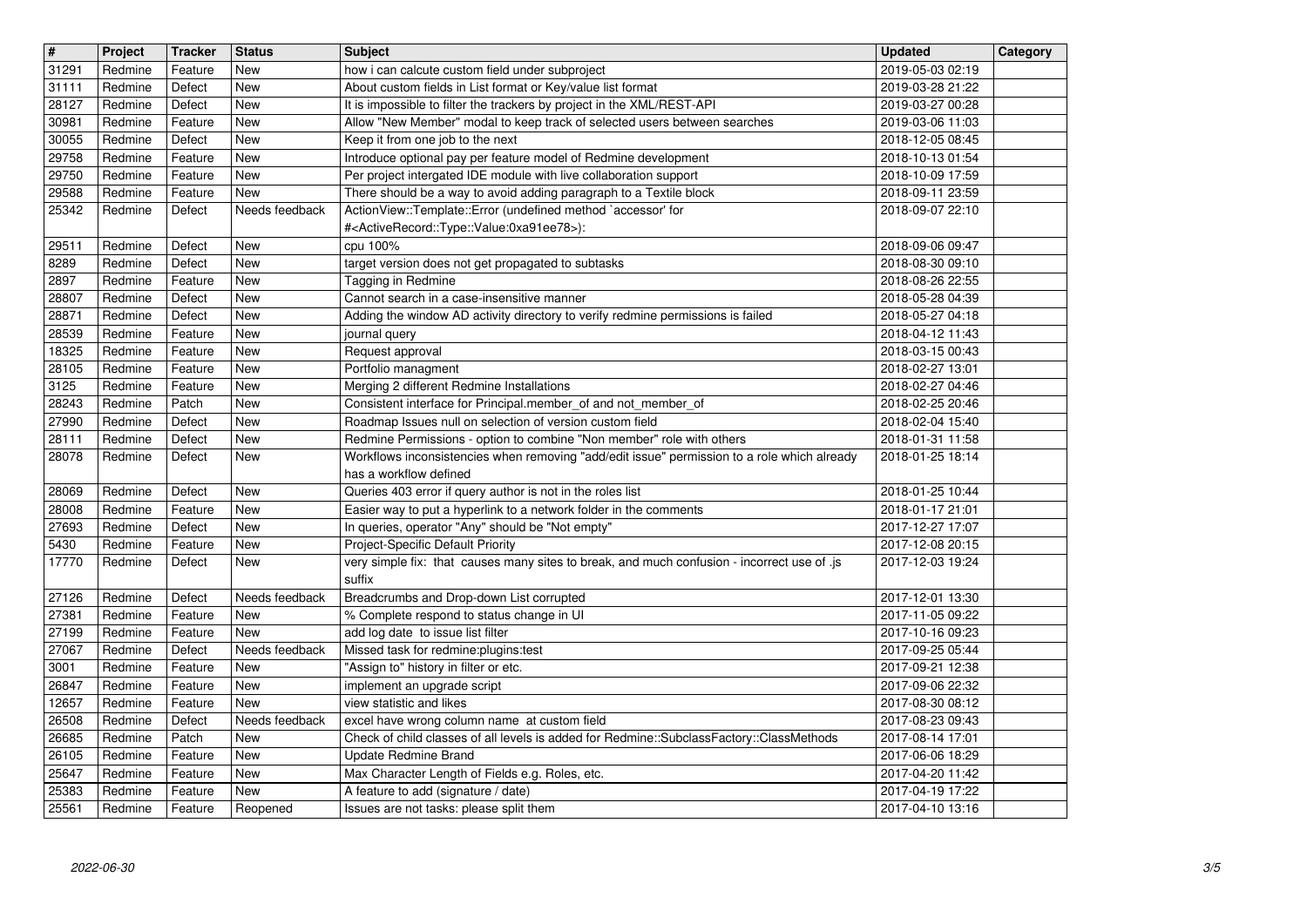| $\overline{\mathbf{H}}$ | Project            | <b>Tracker</b>     | <b>Status</b>                    | <b>Subject</b>                                                                                                       | <b>Updated</b>                       | Category |
|-------------------------|--------------------|--------------------|----------------------------------|----------------------------------------------------------------------------------------------------------------------|--------------------------------------|----------|
| 421                     | Redmine            | Feature            | New                              | Impersonate user feature                                                                                             | 2017-03-10 13:53                     |          |
| 24152<br>25222          | Redmine<br>Redmine | Feature<br>Defect  | <b>New</b><br>Needs feedback     | Locale independent number settings<br>404 error when visiting project's repository tab without a main repository     | 2017-03-02 18:51<br>2017-02-28 21:09 |          |
| 25141                   | Redmine            | Defect             | New                              | Changing the scope and resetting the position of an acts_as_positioned object inserts it at the                      | 2017-02-21 16:46                     |          |
|                         |                    |                    |                                  | one-before-last position                                                                                             |                                      |          |
| 25082                   | Redmine            | Feature            | <b>New</b>                       | Make issue totals checkbox visible per custom field                                                                  | 2017-02-15 16:11                     |          |
| 25010<br>1158           | Redmine<br>Redmine | Feature<br>Feature | New<br>New                       | Assign ticket to role instead of group<br>Polls                                                                      | 2017-02-06 10:58<br>2017-02-04 06:40 |          |
| 2448                    | Redmine            | Feature            | <b>New</b>                       | Graphviz of ticket dependencies (with example)                                                                       | 2016-11-30 14:00                     |          |
| 24477                   | Redmine            | Feature            | <b>New</b>                       | CSV export feature for thousand of issues                                                                            | 2016-11-28 19:50                     |          |
| 24426                   | Redmine            | Defect             | New                              | sqlserver2014:chang issues parentId success but view is wrong                                                        | 2016-11-24 07:47                     |          |
| 23131<br>23889          | Redmine<br>Redmine | Feature<br>Feature | Reopened<br>New                  | Plugin load order defined by inter-plugin dependencies<br>Assign ticket (SCRUM bug, issue etc.) to multiple projects | 2016-10-20 10:26<br>2016-09-22 09:00 |          |
| 2487                    | Redmine            | Feature            | Reopened                         | Software Reliability Growth Curve                                                                                    | 2016-09-13 17:11                     |          |
| 553                     | Redmine            | Feature            | New                              | Capistrano Recipes                                                                                                   | 2016-09-12 20:18                     |          |
| 506                     | Redmine            | Feature            | New                              | Add reports to top menu                                                                                              | 2016-09-12 20:15                     |          |
| 23595<br>23581          | Redmine<br>Redmine | Feature<br>Feature | <b>New</b><br><b>New</b>         | Check for Redmine new version<br>Query class inheritance                                                             | 2016-08-16 16:08<br>2016-08-12 17:21 |          |
| 12347                   | Redmine            | Feature            | <b>New</b>                       | "Calculate the issue done ratio" per project configuration                                                           | 2016-07-14 08:43                     |          |
| 11246                   | Redmine            | Feature            | <b>New</b>                       | New Design and Analysis section                                                                                      | 2016-06-08 16:59                     |          |
| 22173                   | Redmine<br>Redmine | Feature            | <b>New</b>                       | xls export with issue URL                                                                                            | 2016-03-15 03:47                     |          |
| 20124<br>21958          | Redmine            | Patch<br>Feature   | New<br>New                       | Query option, The sql for field to allow groups option.<br>Automatical reverse links to wiki/forums from issues      | 2016-02-18 15:17<br>2016-02-05 08:06 |          |
| 21783                   | Redmine            | Feature            | New                              | Custom reports from SQL query                                                                                        | 2016-01-22 07:01                     |          |
| 21770                   | Redmine            | Defect             | <b>New</b>                       | Preview does not work on non-ascii data input                                                                        | 2016-01-21 09:49                     |          |
| 21550<br>20482          | Redmine<br>Redmine | Patch<br>Feature   | Needs feedback<br>Needs feedback | New option in html redmine link parsing - attachments<br>Super admin with more than one admin                        | 2016-01-15 07:58<br>2015-09-04 04:00 |          |
| 20547                   | Redmine            | Defect             | New                              | Exporting CSV with multiple tabs open can export wrong view                                                          | 2015-08-17 15:47                     |          |
| 20153                   | Redmine            | Defect             | Needs feedback                   | Ajax indicator ajaxComplete/ajaxStop do not fire at (document).ready                                                 | 2015-07-22 01:59                     |          |
| 16299                   | Redmine            | Defect             | Needs feedback                   | Custom Issue field is not saved while issue is created                                                               | 2015-07-01 19:55                     |          |
| 19850<br>19629          | Redmine<br>Redmine | Feature<br>Feature | New<br>New                       | Quote multiple comments<br>Flags in Issue list                                                                       | 2015-05-15 10:18<br>2015-04-15 12:25 |          |
| 18618                   | Redmine            | Feature            | New                              | watch users by managers                                                                                              | 2015-04-14 19:24                     |          |
| 18342                   | Redmine            | Feature            | New                              | Enhanced issue filter                                                                                                | 2015-04-10 20:21                     |          |
| 19174                   | Redmine            | Defect             | Needs feedback                   | db migrate error from old version to 2.6                                                                             | 2015-03-26 11:41                     |          |
| 13533<br>3754           | Redmine<br>Redmine | Feature<br>Patch   | <b>New</b><br>New                | Concept for controlling visibility of users<br>add some additional URL paths to robots.txt                           | 2015-02-26 12:46<br>2015-02-04 20:35 |          |
| 18914                   | Redmine            | Defect             | <b>New</b>                       | Slow rendering pages with many small macros                                                                          | 2015-01-23 00:37                     |          |
| 18677                   | Redmine            | Feature            | New                              | Planning module                                                                                                      | 2014-12-18 09:40                     |          |
| 18220                   | Redmine            | Feature            | New                              | Allow Redmine to run as a Rails Engine                                                                               | 2014-12-09 15:17                     |          |
| 18201<br>17844          | Redmine<br>Redmine | Defect<br>Feature  | New<br>New                       | Internal server error (500): invalid byte sequence in UTF-8<br>A help intercept or better options                    | 2014-11-05 10:10<br>2014-09-12 08:01 |          |
| 17689                   | Redmine            | Feature            | New                              | De-List or cleraly mark commercial plugins                                                                           | 2014-08-28 11:06                     |          |
|                         |                    |                    |                                  |                                                                                                                      |                                      |          |
|                         |                    |                    |                                  |                                                                                                                      |                                      |          |
|                         |                    |                    |                                  |                                                                                                                      |                                      |          |
|                         |                    |                    |                                  |                                                                                                                      |                                      |          |
|                         |                    |                    |                                  |                                                                                                                      |                                      |          |
|                         |                    |                    |                                  |                                                                                                                      |                                      |          |
|                         |                    |                    |                                  |                                                                                                                      |                                      |          |
|                         |                    |                    |                                  |                                                                                                                      |                                      |          |
|                         |                    |                    |                                  |                                                                                                                      |                                      |          |
|                         |                    |                    |                                  |                                                                                                                      |                                      |          |
|                         |                    |                    |                                  |                                                                                                                      |                                      |          |
|                         |                    |                    |                                  |                                                                                                                      |                                      |          |
|                         |                    |                    |                                  |                                                                                                                      |                                      |          |